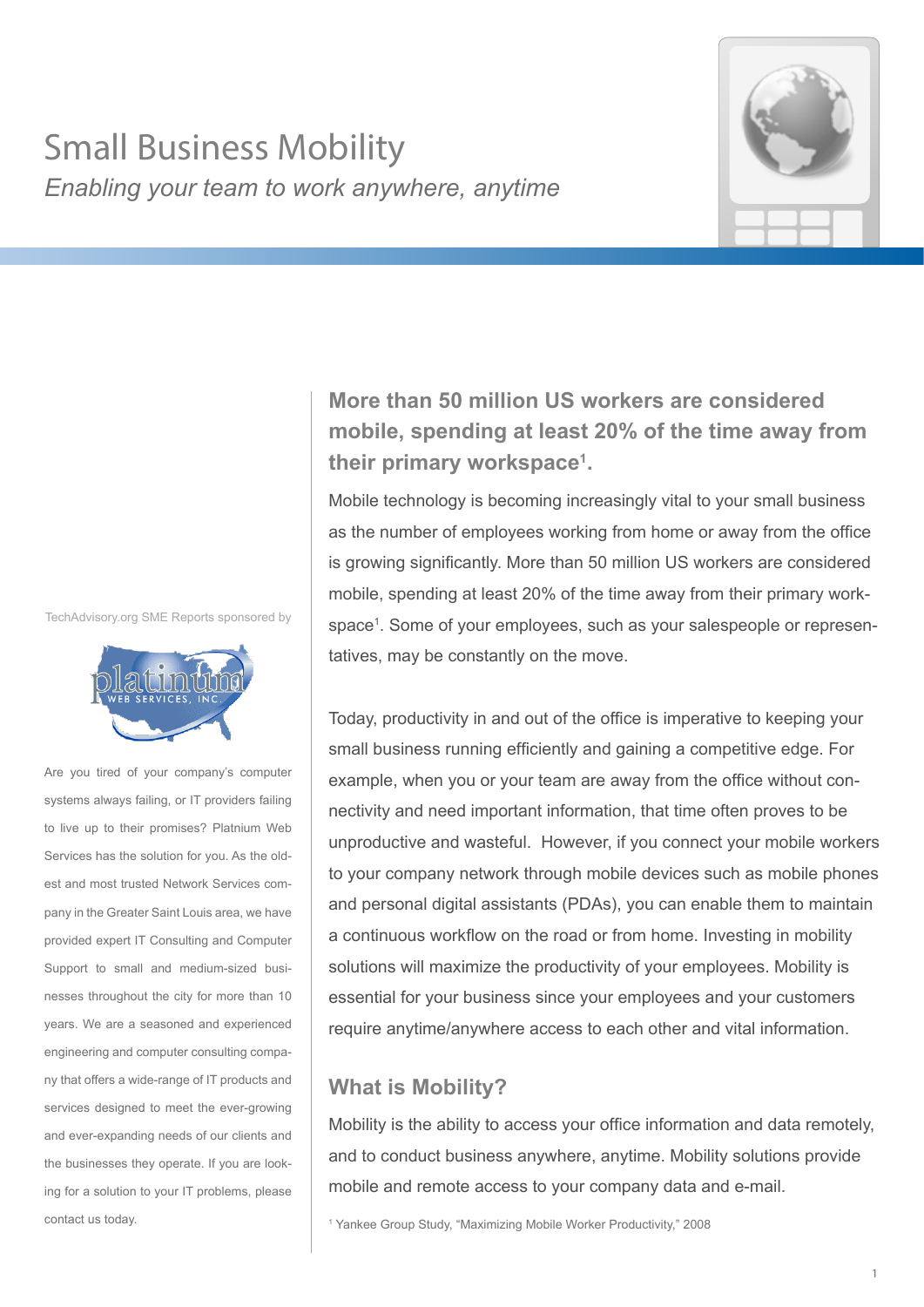#### **How Can Your Small Business "Go Mobile"?**

Today's technology offers a broad array of solutions to the various mobility needs of your small business. One of the areas your employees can greatly benefit from is wireless technology solutions. There are three main wireless technologies in use today: Wi-Fi (Wireless Fidelity), Cellular Internet, and Bluetooth technology.

- Wi-Fi: Wireless Fidelity is the most widely used wireless technology.
- Cellular Technology: Includes technologies such as GPRS, (General Packet Radio Services), EV-DO (Evolution Data Optimized).
- Bluetooth: Used for short-range wireless connections (up to 10 metres). Bluetooth can be used for connecting your office computers, printers, and other peripherals.

To mobilize your business, you will need to connect your mobile devices such as cell phones, smartphones, personal digital assistants (PDAs), and wireless-enabled (Wi-Fi) laptops to your company network using any of these wireless technologies.

#### **Mobile Devices for your business**

- **• Mobile Phones**–Your employees can use their mobile phones not only for voicemail and SMS, but for email also. Every Internet-enabled phone can provide your employees anytime/anywhere access to their mail. Most mobile phones connect through cellular technologies such as GPRS and EV-DO.
- **• Laptops**–Today most laptops (mobile PCs) have inbuilt wireless capabilities and can connect to internet using wireless technology called Wi-Fi (wireless fidelity). While on the road, they can locate public Wi-Fi "hotspots" and easily connect to your company intranet and access important informaion. These Wi-Fi hotspots have a wireless base station that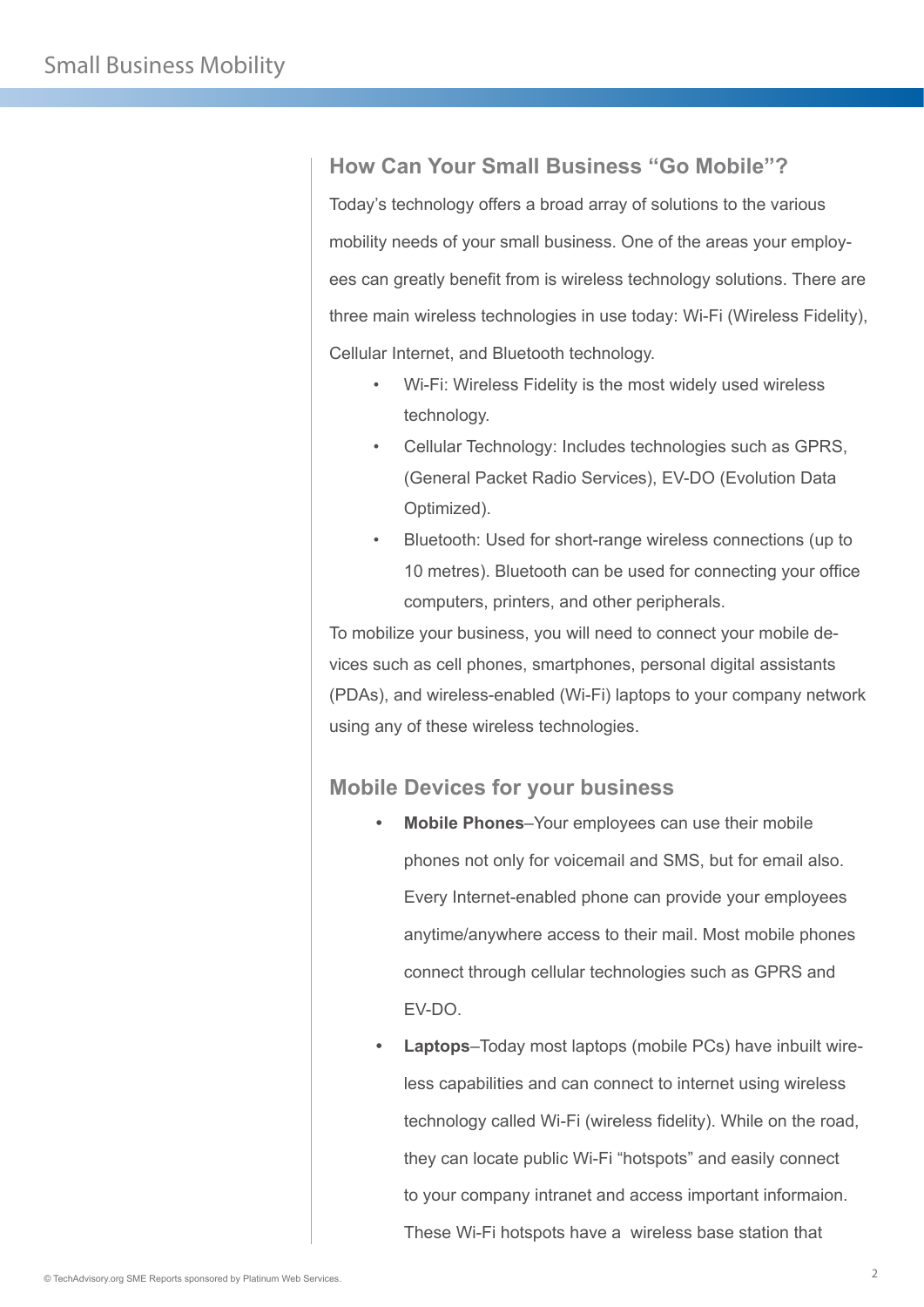"...<br>"...Wainhouse Research1... has highlighted that collaboration solutions such as audio, video, and web conferencing are reducing the need for travel eliminating airfare, taxi, and hotel expenses.<sup>"</sup>

transmits signals to Wi-Fi-enabled devices.

- **• Personal Digital Assistants (PDAs) and Smartphones**–A PDA is a handheld computing device with a larger screen and many more advanced applications than most cell phones, and may or may not provide phone capability. A SmartPhone is basically a cell phone and PDA combined. Smartphones have advanced capabilities and PC-like functionality such as internet access, e-mail, faxing, and remote data transfers. Smartphones often come with a preinstalled operating system, such as the Windows Mobile, RIM BlackBerry, and the iPhone.
- **• Tablet PC/Pocket PC**–The Tablet PC and Pocket PC perform all of the functions of a mobile computer.

### **Impact of Mobility on Your Business**

Mobility can help small businesses like yours work more productively and effectively by improving communication and collaboration. Having mobile and remote access to your company information can give you a competitive advantage. There are a number of business benefits your company can realize by adopting the mobile solutions

- **• Maximize overall productivity**–If your mobile employees are given access to the same company information they have when they are in the office, this can significantly increase their productivity. Your employees can rely on their mobile devices to access vital information or databases while they are away, so time spent out of office or on road is not wasted, making them equally effective wherever they are located.
- **• Improved customer satisfaction**–A quick response to customers' e-mails and queries is essential as it can make the difference between winning and losing a contract. This can be a difficult task when you are out of the office, but with mobile computing devices you can respond almost instantly to urgent customer requests.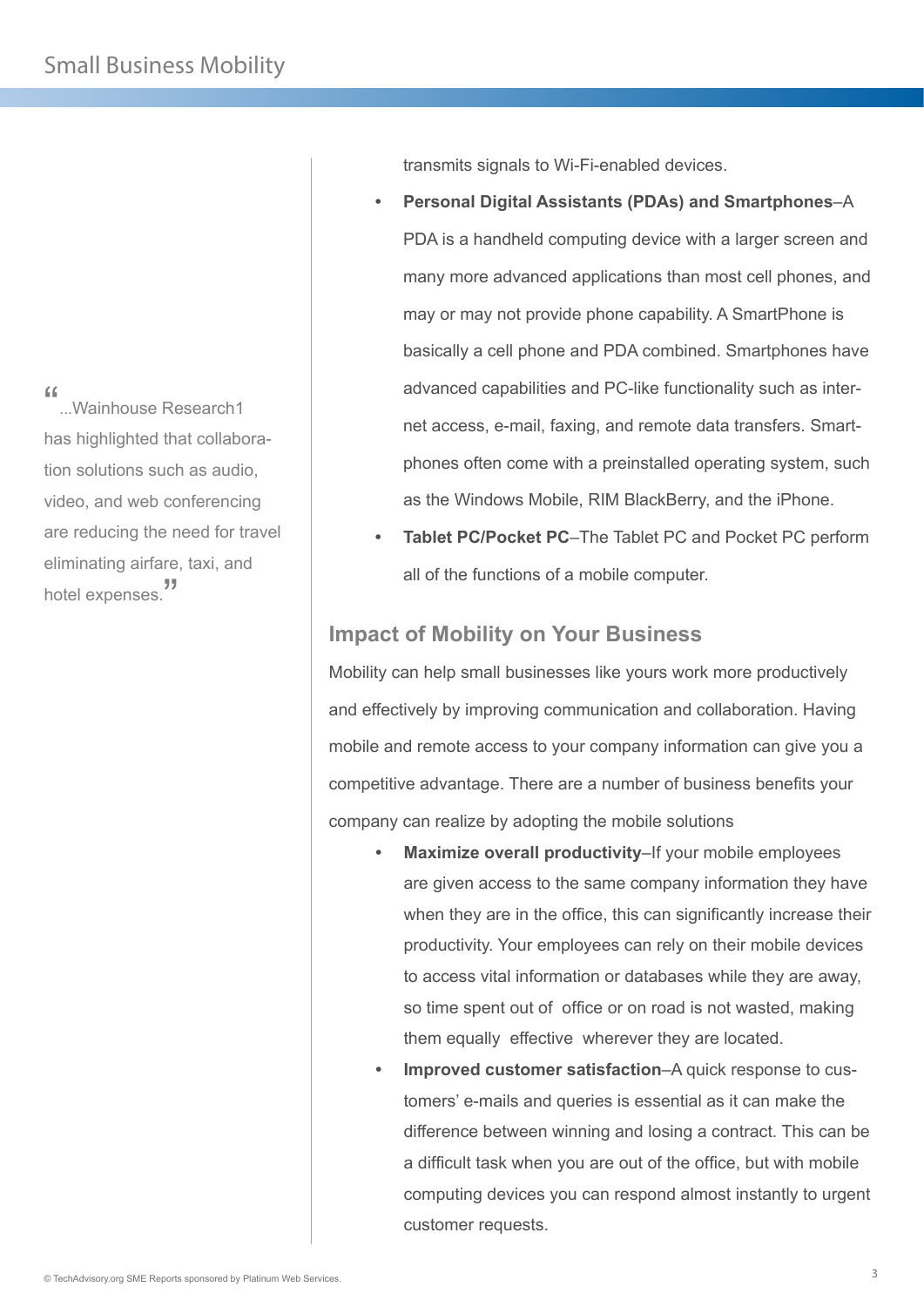- **• Better communication and collaboration**–Effective communication is essential for collaboration. Through mobile computing devices your employees can send and receive emails while on the go, resulting in better collaboration.
- **• Flexible work environments**–By providing your workers with mobile computing tools, you can create a more flexible environment for your employees and empower them to work from home or any other place they like.
- **• Creates a paperless environment**–With continuous access to network information and resources through mobile devices, the days of travelling with a heavy load of printed documents and files are gone. However, when printed documents are required, such as printing a contract for a client on the spot, you can print on demand with portable printers.

## **Emerging Trend among Small Businesses**

- Mobile devices in use–A study conducted by Nokia<sup>2</sup> has shown that mobile phones, laptops, and PDAs are the three most popular mobile devices used by employees of smaller companies in US.
- **• Business functions mobile devices are being used for** Research<sup>3</sup> has shown that a growing number of small businesses are deploying mobile devices not only for phone and voicemail. More than 80% of small and medium businesses (SMBs) enable their employees to check email via mobile devices and 64% use mobile devices for remote computing, and more than 50% SMBs enable employees to access applications and business data via mobile devices.
- **• Benefits of mobile technology to smaller companies**–More than 90% of smaller companies report that mobile technologies have provided more flexible environments to their employees by empowering them to work in the field, at home, and any